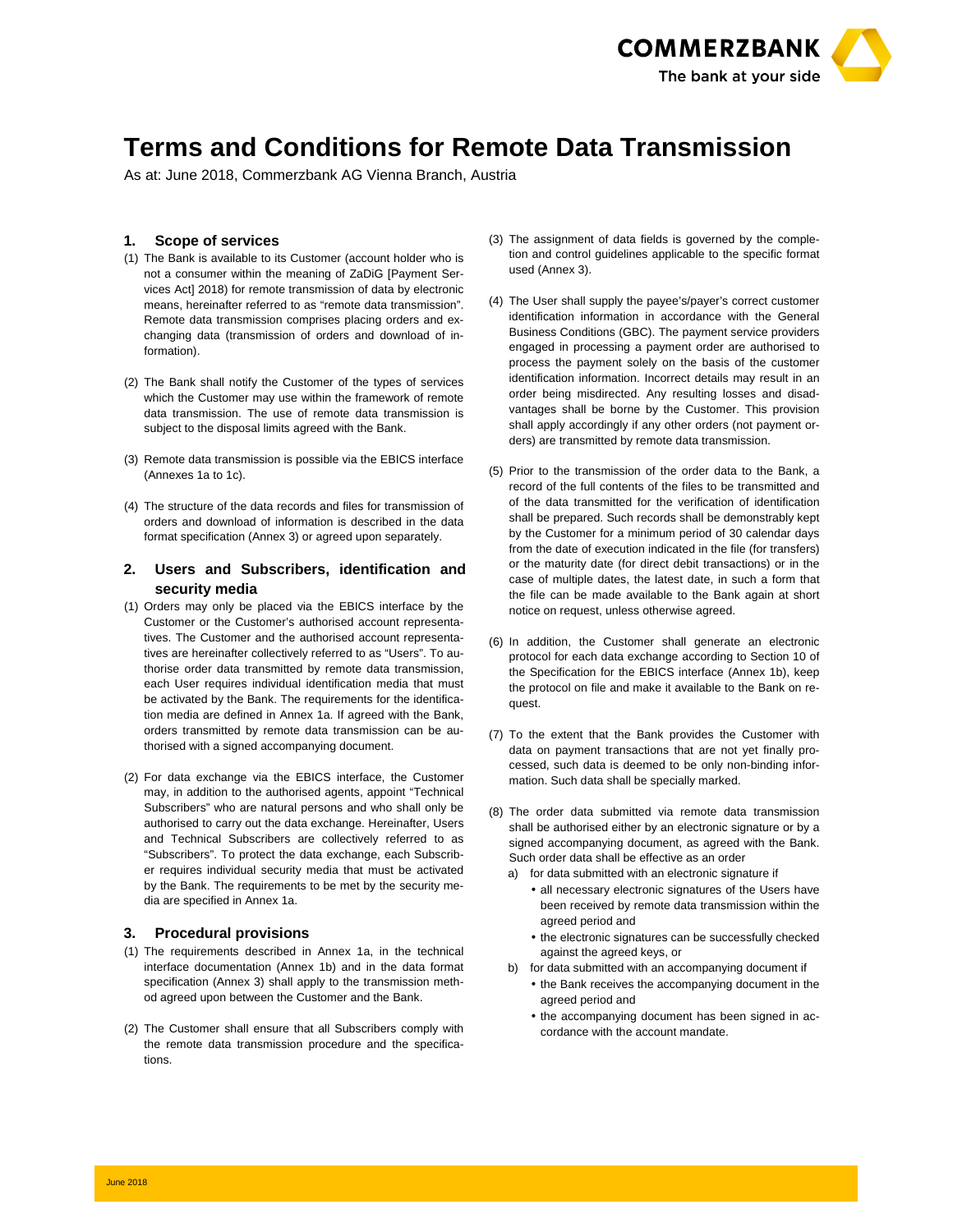# **4. Duties of conduct and care in dealing with the identification media that are required for the authorisation of orders**

- (1) In accordance with the transmission procedure agreed with the Bank, the Customer shall ensure that all Users comply with the identification procedures specified in Annex 1a.
- (2) The User may place orders by means of the identification media activated by the Bank. The Customer shall obligate every User to ensure that no third party obtains possession of the User's identification medium or gains knowledge of the password protecting it, as any other person who obtains the medium or a corresponding duplicate can make improper use of the agreed services in connection with the relevant password. The following shall be observed in particular to keep the identification media secret:
	- The data identifying the User shall be protected against unauthorised access and kept secure.
	- The password protecting the identification medium may not be written down or stored electronically.
	- When entering the password, care shall be taken to ensure that no other persons can steal it.

# **5. Duties of conduct and care for dealing with the security media required for data exchange**

With respect to connection via EBICS, the Customer is obliged to ensure that all Subscribers comply with the security procedures described in Annex 1a.

The Subscriber shall secure the data exchange by means of the security media activated by the Bank. The Customer is obliged to request each Subscriber to ensure that no third party obtains possession of the security medium or is able to use it. In particular, as regards storage in a technical system, the Subscriber's security medium shall be stored in a technical environment that is protected against unauthorised access, as any third person who gains access to the security medium or a duplicate thereof may misuse the data exchange.

# **6. Blocking of identification and security media**

- (1) If the identification or security media are lost or become known to third parties, or if misuse of such media is suspected, the Subscriber shall immediately request that the Bank block the remote data transmission access. Further details are stipulated in Annex 1a. The Subscriber can also request that the Bank block the access at any time via the separately communicated contact data.
- (2) Outside the remote data transmission procedure, the Customer may request blocking of a Subscriber's identification and security media or the entire remote data transmission access via the blocking facility indicated by the Bank.
- (3) If misuse is suspected, the Bank shall block the entire remote data transmission access. It shall immediately inform the Customer of this block outside the remote data transmission process. Such a block cannot be cancelled via remote data transmission.

# **7. Treatment of incoming order data by the Bank**

- (1) The order data transmitted to the Bank by remote data transmission are processed during the normal course of work.
- (2) On the basis of the signatures generated by the Subscribers with the security media, the Bank shall verify whether the sender is authorised for the data exchange. If this verification reveals any discrepancies, the Bank shall not process the affected order and will notify the Customer thereof immediately.
- (3) The Bank shall verify the identification of the User(s) and the authorisation of the order data transmitted by remote data transmission on the basis of the electronic signatures generated by the User(s) with the identification media or on the basis of the accompanying document provided and shall check that the order data records comply with the provisions specified in Annex 3. If this verification reveals any discrepancies, the Bank shall not process the affected order data and will notify the Customer thereof immediately. The Bank is entitled to delete orders that have not been fully authorised after expiry of the time limit separately communicated by the Bank.
- (4) If errors are revealed by the Bank's verification of files or data records pursuant to Annex 3, the Bank shall provide proof of the errors in the files or data records in a suitable form and notify the User thereof immediately. The Bank is authorised to exclude files or data records with errors from further processing if a proper execution of the order cannot be ensured.
- (5) The Bank shall be obliged to document the above procedures (cf. Annex 1a) and the forwarding of the orders for processing in the customer protocol. The Customer in turn shall be obliged to call up the customer protocol without undue delay and to keep informed of the processing status of the order. In the event of any discrepancies, the Customer should contact the Bank.

## **8. Recall**

- (1) Prior to the order data being authorised, the Customer is entitled to recall the file. Individual order data can only be changed by recalling the whole file and placing the order again. The Bank can only accept a recall if it receives this in good time so that it can be taken into account in the course of the normal working processes.
- (2) The extent to which an order can be recalled shall be governed by the applicable conditions (for example, General Business Conditions). Order cancellations may take place outside the remote data transmission process or, if so agreed with the Customer, in accordance with the specifications of Section 11 of Annex 3. To this end, the customer shall notify the Bank of the particulars of the original order.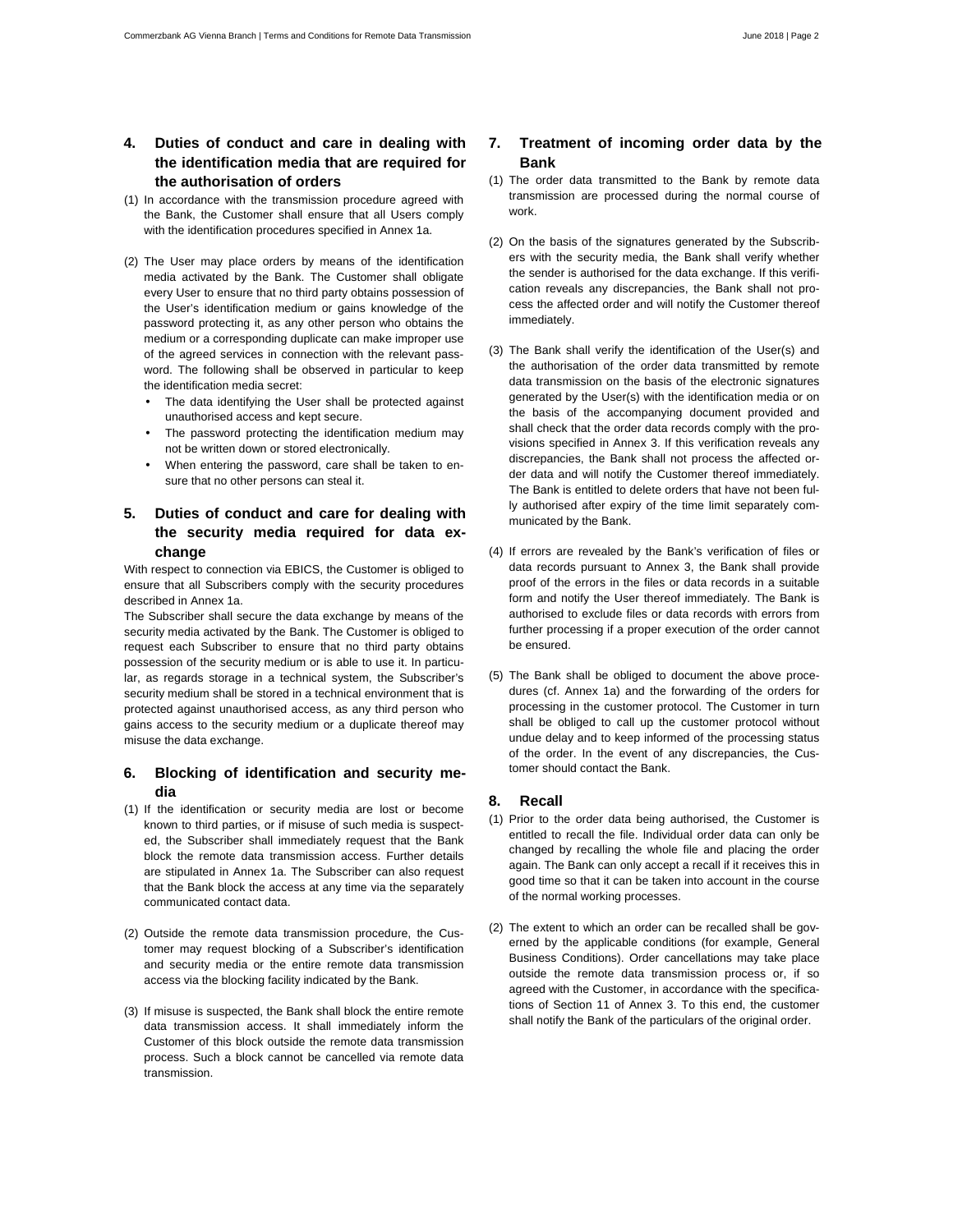# **9. Order execution**

- (1) The Bank shall execute orders if all of the following requirements for execution have been fulfilled:
	- The order data submitted by remote data transmission have been authorised in accordance with Section 3 para. 8.
	- The defined data format has been complied with.
	- The disposal limit has not been exceeded.
	- The preconditions for execution according to the special conditions applicable to the relevant order type are fulfilled.
	- Execution of the order does not violate any other legal provisions.
- (2) If the execution conditions pursuant to paragraph 1 have not been met, the Bank shall not execute the order and shall inform the customer of non-execution of the order immediately and in the agreed manner. If possible, the Bank shall notify the customer of the reasons and errors that resulted in nonexecution of the order and how these errors can be rectified. This shall not apply if the statement of reasons is in breach of other statutory provisions.

#### **10. Security of the Customer's system**

The Customer shall ensure adequate protection of the systems used by the Customer for remote data transmission. The security requirements applicable to the EBICS procedure are specified in Annex 1c.

#### **11. Liability**

**11.1. Liability of the Bank in the event of unauthorised orders or non-executed, incorrectly executed or delayed remote data transmission** 

The General Business Conditions govern the Bank's liability in the event of unauthorised orders or non-executed, incorrectly executed or delayed remote data transmission.

- **11.2. Liability of the Customer in the event of misuse of the identification or security media**
- **11.2.1. Liability of the Customer in the event of unauthorised payment transactions prior to a blocking request**
- (1) The provisions of Section 68 (2), (5) and (6) ZaDiG 2018 are waived. If unauthorised payment transactions prior to a blocking request are based on the use of a lost, stolen or otherwise missing identification or security medium, or on any other form of misuse of the aforementioned, the Customer shall be liable for all of the losses consequently incurred by the Bank if the Subscriber is responsible for the identification or security medium being lost, stolen or otherwise missing, or otherwise misused. The Customer shall also be liable in the event of failing to select an appointed Subscriber with due care and/or of failing to regularly verify that the Subscriber fulfils the obligations under these Conditions. If the Bank contributed to the generation of a loss due to culpable conduct, the degree to which the loss must be borne by the Customer and by the Bank is determined on the basis of the principles of contributory negligence.
- (2) The Customer is not obliged to provide compensation for the loss pursuant to para. 1 if the Subscriber was unable to lodge a blocking request in accordance with Section 6 para. 1 because the Bank failed to ensure that a blocking request could be submitted, thereby causing the loss.
- (3) Liability for losses caused within the period applicable to the disposal limit is restricted to the agreed disposal limit in question.
- (4) Paragraphs 2 and 3 shall not apply if the Subscriber has acted with fraudulent intent.

## **11.2.2. Liability of the Customer in the event of other unauthorised transactions prior to a blocking request**

The provisions of Section 68 (2), (5) and (6) ZaDiG 2018 are waived. If an unauthorised transaction prior to a blocking request, which is not a payment transaction, is based on the use of a lost, stolen or otherwise missing identification or security medium, or on any other form of misuse of the aforementioned, the Customer shall be liable for the losses consequently incurred by the Bank if the Subscriber is responsible for their identification or security medium being lost, stolen or otherwise missing, or otherwise misused. The Customer shall also be liable in the event of failing to select an appointed Subscriber with due care and/or of failing to regularly verify that the Subscriber fulfils the obligations under these Conditions. If the Bank contributed to the generation of a loss due to culpable conduct, the degree to which the loss must be borne by the Customer and by the Bank is determined on the basis of the principles of contributory negligence.

## **11.2.3. Liability of the Bank after a blocking request is made**

The Bank shall accept liability for all losses incurred due to unauthorised transactions effected after a blocking request has been received from a Subscriber. This does not apply if a Subscriber has acted with fraudulent intent.

# **12. Waiver of the discretionary provisions of the E-Commerce Act and ZaDiG 2018**

The provisions of sections 9 and 10 of the Austrian E– Commerce Act (ECG) are hereby waived.

The following provisions of the Austrian Payment Services Act (ZaDiG) 2018 do not form an integral part of the contract for the Customer: the provisions of the third main section of ZaDiG 2018 as well as sections 32-54 [information requirements], Section 56 (1) [prohibition against charging fees for the fulfilment of information requirements or for corrective and safeguarding measures], Section 58 (3) [withdrawal of authorisation], Section 66 (1) and (3) [proof of authentication and execution of payment transactions], Section 68 (2),(5) and (6) [liability for unauthorised payment transactions], Section 70 (1) and (3) [refunds for a payment transaction initiated by the payee] and Section 80 [payment service providers' liability for nonexecution, defective or late execution of payment transactions].

# **13. Final provisions**

The Annexes mentioned in these terms and conditions are part of the agreement made with the Customer.

Annexes:

- Annex 1a: EBICS interface
- Annex 1b: Specification for the EBICS interface
- Annex 1c: Security requirements for the EBICS customer system
- Annex 2: Not currently in use
- Annex 3: Data format specification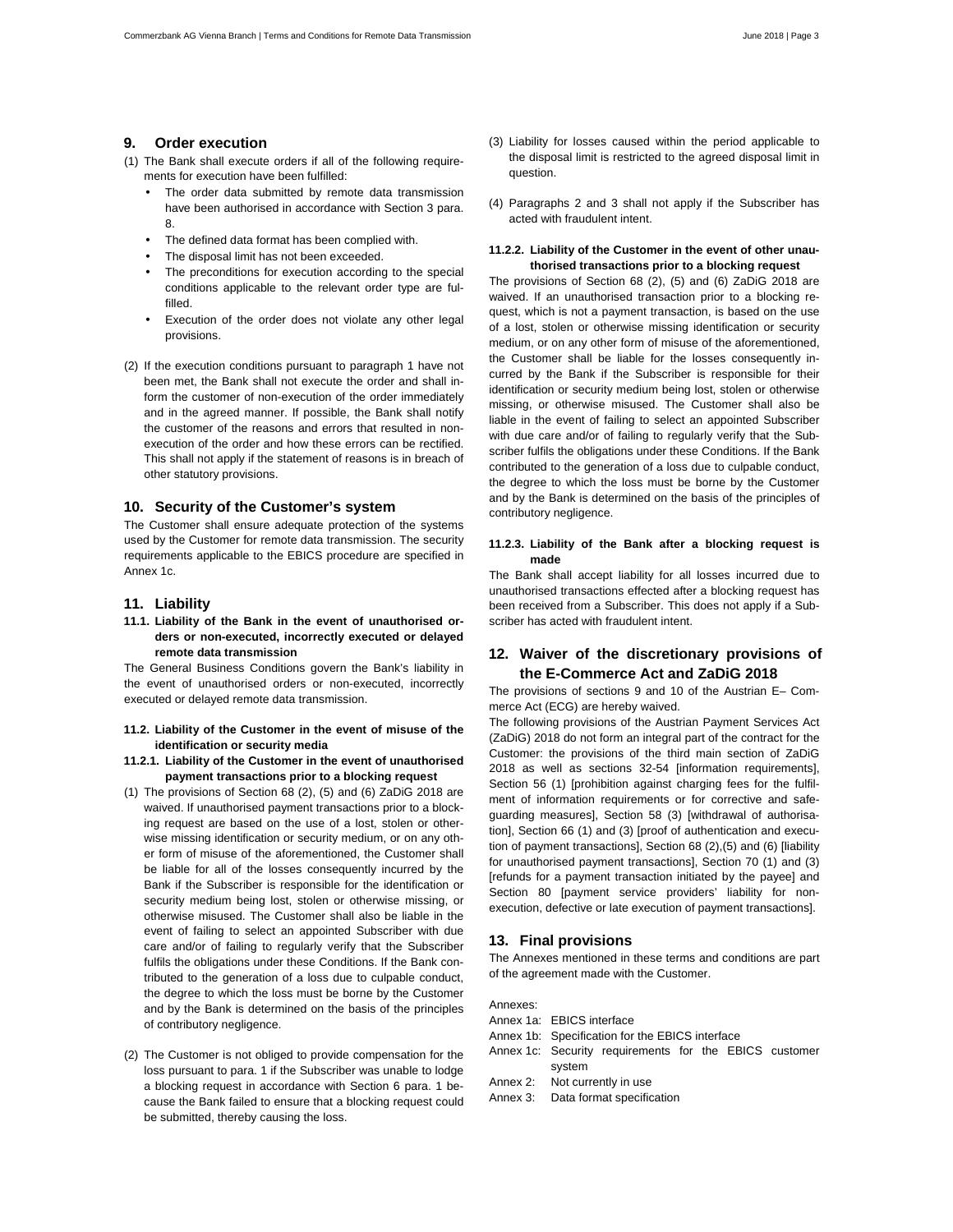# Annex 1a: EBICS interface

# **1. Identification and security procedures**

The Customer (account holder) shall disclose the Subscribers and their authorisations with respect to remote data transmission to the credit institution.

The following identification and security procedures are used for the EBICS interface:

- Electronic signatures
- Authentication signature
- **Encryption**

For each identification and security process, the Subscriber has an individual key pair which consists of a private and a public key. The public subscriber keys shall be disclosed to the credit institution in accordance with the procedure described in Section 2. The public bank keys shall be protected against unauthorised alteration in accordance with the procedure described in Section 2. The Subscriber's key pairs may also be used for communication with other credit institutions.

#### **1.1. Electronic signatures**

#### **1.1.1. Electronic signatures of the Subscribers**

The following signature classes are defined for the electronic signatures (ESs) of Subscribers (which do not represent qualified signatures within the meaning of the Signature and Trust Services Act [SVG]):

- Single signature (type "E")
- First signature (type "A")
- Second signature (type "B")
- Transport signature (type "T")

Electronic signatures of the types "E", "A" or "B" are described as bank-technical ESs and are used for the authorisation of orders. Orders may require several bank-technical ESs to be applied by different Users (account holders and their authorised account representatives). For each order type supported, a minimum number of bank-technical ESs shall be agreed on between the credit institution and the Customer.

ESs of type "T" are designated transport signatures and cannot be used for banking authorisation of orders, but only for transmission of orders to the bank system. "Technical Subscribers" (see Section 2.2) may only be assigned an ES of type "T".

The program used by the Customer can generate different messages (for example, domestic and international payment orders, but also messages concerning initialisation, protocol download and retrieval of account and turnover information, etc.). The credit institution shall inform the Customer which message types can be used and which ES type shall be applied in the specific case.

## **1.2. Authentication signature**

In contrast to the ES, which is used to sign order data, the authentication signature is used for an individual EBICS message and is configured via the control and login data and the ESs contained therein. With the exception of a few system-related order types defined in the specification for the EBICS interface, authentication signatures shall be supplied by both the customer system and the bank system in every transaction step. The Customer shall ensure that software is used which, in accordance with the specification for the EBICS interface (cf. Annex 1b), verifies the authentication signature of each EBICS message transmitted by the credit institution, and takes into account the current validity and authenticity of the credit institution's saved public keys.

#### **1.3. Encryption**

To ensure the secrecy of banking data on the application level, the order data shall be encrypted in accordance with the specification for the EBICS interface (cf. Annex 1b) by the Customer, who must also take into account the current validity and authenticity of the credit institution's saved public keys.

In addition, transport encryption shall be used on the external transmission paths between the systems of the Customer and the Bank. The Customer shall ensure the use of software that verifies, in accordance with the specification for the EBICS interface (cf. Annex 1b), the current validity and authenticity of the server certificates applied by the credit institution.

# **2. Initialisation of the EBICS interface**

# **2.1. Installation of the communication interface**

Communication is initialised by utilising a URL (Uniform Resource Locator). Alternatively, an IP address for the respective credit institution may be used. The URL or IP address is disclosed to the Customer on conclusion of the agreement with the credit institution.

For initialising the EBICS interface, the credit institution shall provide the Subscribers designated by the Customer with the following data:

- URL or IP address of the credit institution
- Name of the credit institution
- Host ID
- Permitted version(s) of the EBICS protocol and the security procedures
- Partner ID (Customer ID)
- User ID
- System ID (for Technical Subscribers)
- Further specific details on Customer and Subscriber authorisations

For the Subscribers assigned to the Customer, the credit institution shall assign one user ID which clearly identifies the Subscriber. Insofar as one or more Technical Subscribers are assigned to the Customer (multi-user system), the credit institution shall assign a system ID in addition to the user ID. If no Technical Subscriber is defined, the system ID and user ID are identical.

#### **2.2. Initialisation of the keys**

## **2.2.1. First initialisation of the Subscriber keys**

The key pairs used by the Subscriber for the bank-technical ES, the encryption of the order data and the authentication signature shall, in addition to the general conditions described in Section 1, comply with the following requirements:

- (1) The key pairs shall be signed exclusively and unambiguously to the Subscriber.
- (2) If the Subscriber generates the keys, the private keys shall be generated by means that can be kept solely under the Subscriber's control.
- (3) If the keys are made available by a third party, it shall be ensured that the Subscriber is the sole recipient of the private keys.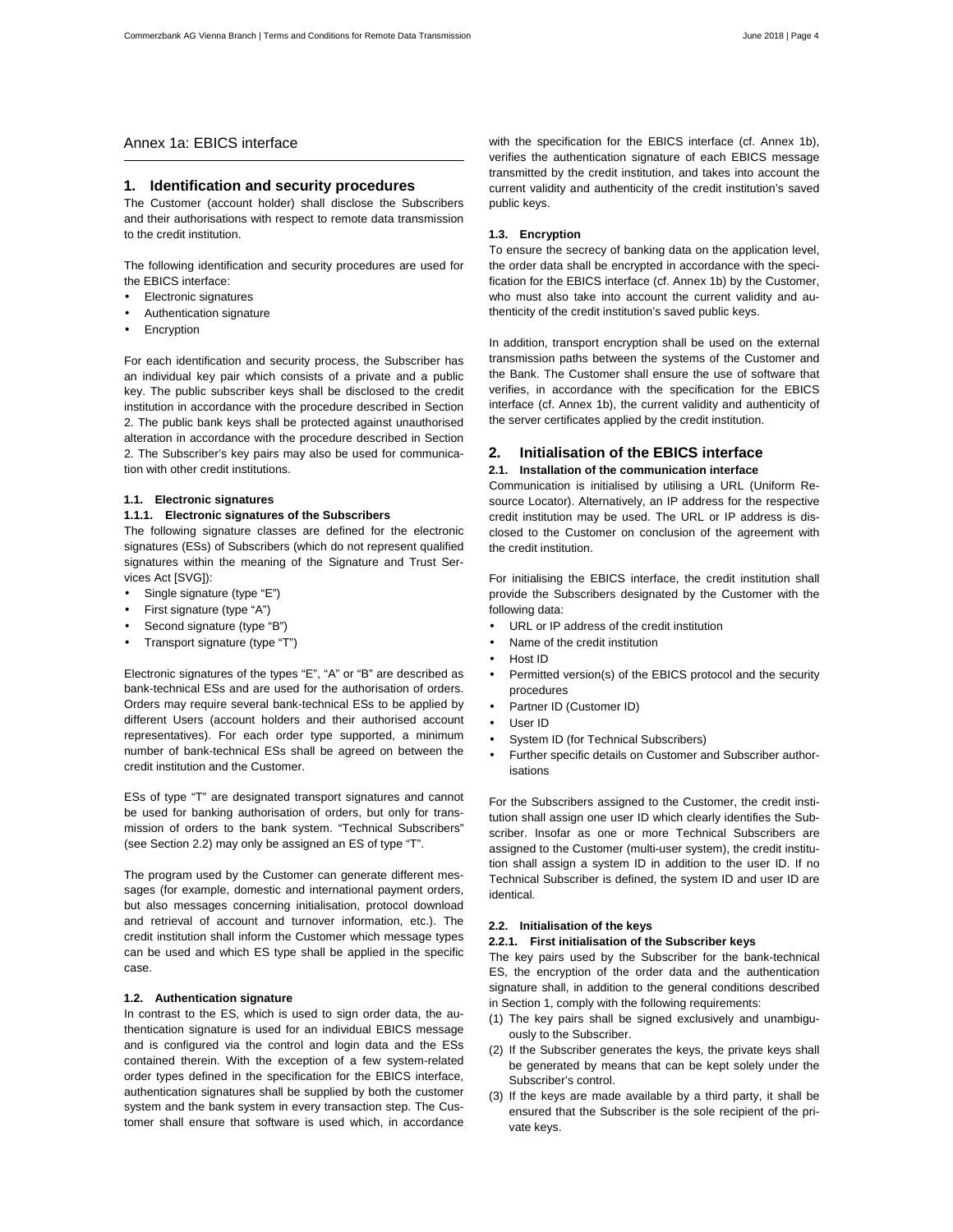- (4) With respect to the private keys used for identification, each User shall define a password for each key which protects access to the respective private key.
- (5) With respect to the private keys used to protect the data exchange, each Subscriber shall define a password for each key which protects access to the respective private key. Further, the password may be dispensed with if the Subscriber's security medium is stored in a technical environment which is protected against unauthorised access.

Transmission of the Subscriber's public keys to the bank system is necessary for the Subscriber's initialisation by the credit institution. For this purpose, Subscribers shall transmit their public keys to the credit institution via two independent communication channels:

- via the EBICS interface by means of the order types provided by the system for this procedure, and
- via an initialisation letter signed by the account holder or an authorised account representative.

For the Subscriber's initialisation, the credit institution shall verify the authenticity of the public subscriber keys transmitted via EBICS on the basis of the initialisation letters signed by the account holder or an authorised account representative.

The initialisation letter shall contain the following data for each public subscriber key:

- Purpose of the public subscriber key
- Electronic signature
- Authentication signature
- **Encryption**
- The respective version supported for each key pair
- Specification of exponent length
- Hexadecimal representation of the public key's exponent
- Specification of modulus length
- Hexadecimal representation of the public key's modulus
- Hexadecimal representation of the public key's hash value

The credit institution shall verify the signature of the account holder or authorised account representative on the initialisation letter and also whether the hash values of the Subscriber's public key transmitted via EBICS are identical to those transmitted in writing. If the verification is positive, the credit institution shall activate the relevant Subscriber for the agreed order types.

#### **2.3. Initialisation of the bank keys**

The Subscriber shall download the credit institution's public key with an order type specifically provided by the system for this process.

The hash value of the public bank key shall additionally be made available by the credit institution via a second communication channel separately agreed with the Customer.

Prior to the first data transmission via EBICS, the Subscriber shall verify the authenticity of the public bank keys sent by remote data transmission by comparing their hash values with the hash values communicated by the credit institution via the separately agreed communication channel.

The Customer shall ensure that software is used which verifies the validity of the server certificates used in connection with the transport encryption by means of the certification path separately communicated by the credit institution.

# **3. Placing orders with the Bank**

The User shall verify the correctness of the order data and ensure that only the verified data are signed electronically. Upon initialisation of communication, the Bank first carries out Subscriber-related authorisation verifications, such as order type authorisation or verifications of any agreed limits. The results of additional banking verifications such as limit verifications or account authorisation verifications shall later be communicated to the Customer in the customer protocol.

Orders transmitted to the bank system may be authorised as follows:

- (1) All required bank-technical electronic signatures shall be transmitted together with the order data.
- (2) If the distributed ES (verteilte elektronische Unterschrift "VEU") has been agreed with the Customer for the respective order type and the transmitted ESs are insufficient for banking authorisation, the order is stored in the bank system until all required ESs are applied.
- (3) If the Customer and the Bank agree that order data submitted by means of remote data transmission may be authorised by means of a separately transmitted accompanying document, a transport signature (type "T") shall be supplied for technical protection of the order data instead of the User´s bank-technical ES. To this end, the file shall bear a special code indicating that there are no further ESs for this order other than the transport signature (type "T"). The order is authorised after the credit institution successfully verifies the User's signature on the accompanying document.

#### **3.1. Placing orders by means of the distributed electronic signature (VEU)**

The manner in which the distributed electronic signature will be used by the Customer shall be agreed with the credit institution. The distributed electronic signature (VEU) shall be used where orders are to be authorised independently of the transport of the order data and, if applicable, by several Subscribers.

Until all bank-technical ESs necessary for authorisation have been applied, the order may be deleted by an authorised User. If the order has been fully authorised, only a recall pursuant to Section 8 of the Terms and Conditions for Remote Data Transmission can be made.

The Bank may delete orders that have not been fully authorised after expiry of the time limit that has been separately indicated by the Bank.

#### **3.2. Verification of identification by the Bank**

An incoming order is executed by the Bank only after the necessary bank-technical ES(s) or the signed accompanying document have been received and positively verified.

#### **3.3. Customer protocols**

The Bank shall document the following transactions in customer protocols:

- Transmission of the order data to the bank system
- Transmission of information files from the bank system to the customer system
- Result of each verification of identification for orders from the customer to the bank system
- Further processing of orders if they concern the verification of signatures and the display of order data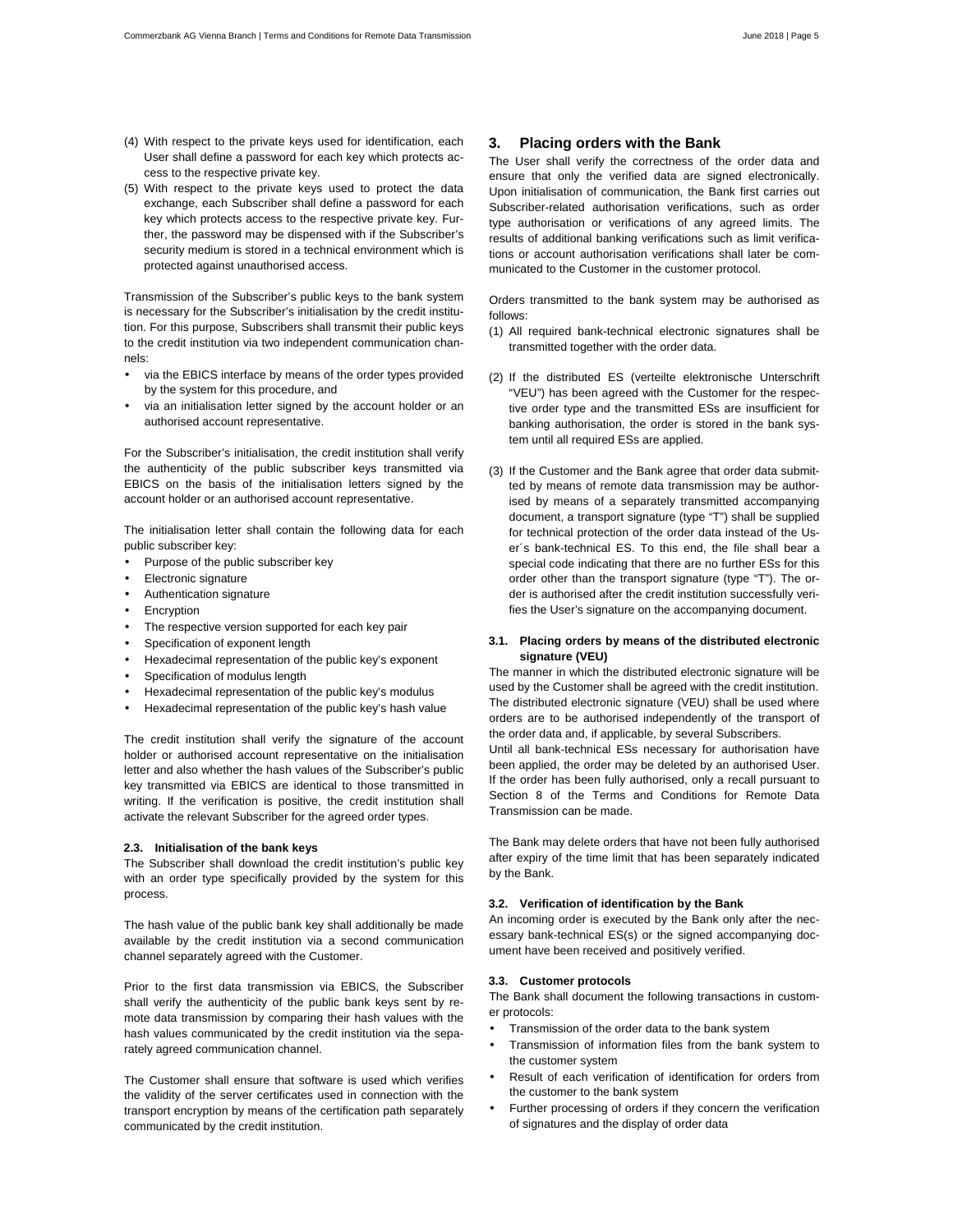The Subscriber shall keep informed of the result of the verifications carried out by the credit institution by promptly calling up the customer protocol.

The Subscriber shall include this protocol, the contents of which correspond to the provisions of Section 10 of Annex 1b in their files and submit it to the credit institution on request.

# **4. Change of the Subscriber keys with automatic activation**

If the validity period of the identification and security media used by the Subscriber is limited, the Subscriber shall transmit the new public keys to the Bank in good time prior to the expiry date of such validity period. After the expiry date of the old keys, a new initialisation shall be made. If the Subscriber generates keys, the subscriber keys shall be renewed using the order types provided by the system for this purpose on the date agreed with the credit institution. The keys must be transmitted in good time before expiration of the old keys.

The following order types shall be used for an automatic activation of the new keys without renewed Subscriber initialisation:

- Update of the public bank-technical key (PUB)
- Update of the public authentication key and the public encryption key (HCA)
- Update of all three above-mentioned keys (HCS)

The User shall supply a valid bank-technical ES for order types PUB, HCA and HCS. After the keys have been changed, only the new keys may be used.

If the electronic signature could not be positively verified, the provisions described in Section 7 para. 3 of the Terms and Conditions for Remote Data Transmission shall be applicable.

The keys may be changed only after all orders have been completely processed. Otherwise, orders still unprocessed shall be placed again using the new key.

#### **5. Blocking of subscriber keys**

If misuse of subscriber keys is suspected, the Subscriber shall block the access authorisation for all bank systems using the compromised key(s).

If the Subscriber is in possession of valid identification and security media, the Subscriber can block access authorisation via the EBICS interface. If a message with order type "SPR" is sent, access shall be blocked for the relevant Subscriber whose user ID was used to send the message. After blocking, the Subscriber can place no further orders via the EBICS interface until the access has been initialised again as described in Section 2.

If the Subscriber is no longer in possession of valid identification and security media, the Subscriber can request blocking of the identification and security media outside the remote data transmission procedure via the blocking facility separately indicated by the Bank.

Outside the remote data transmission process, the Customer may request blocking of a Subscriber's identification and security media or of the entire remote data transmission access via the blocking facility indicated by the Bank.